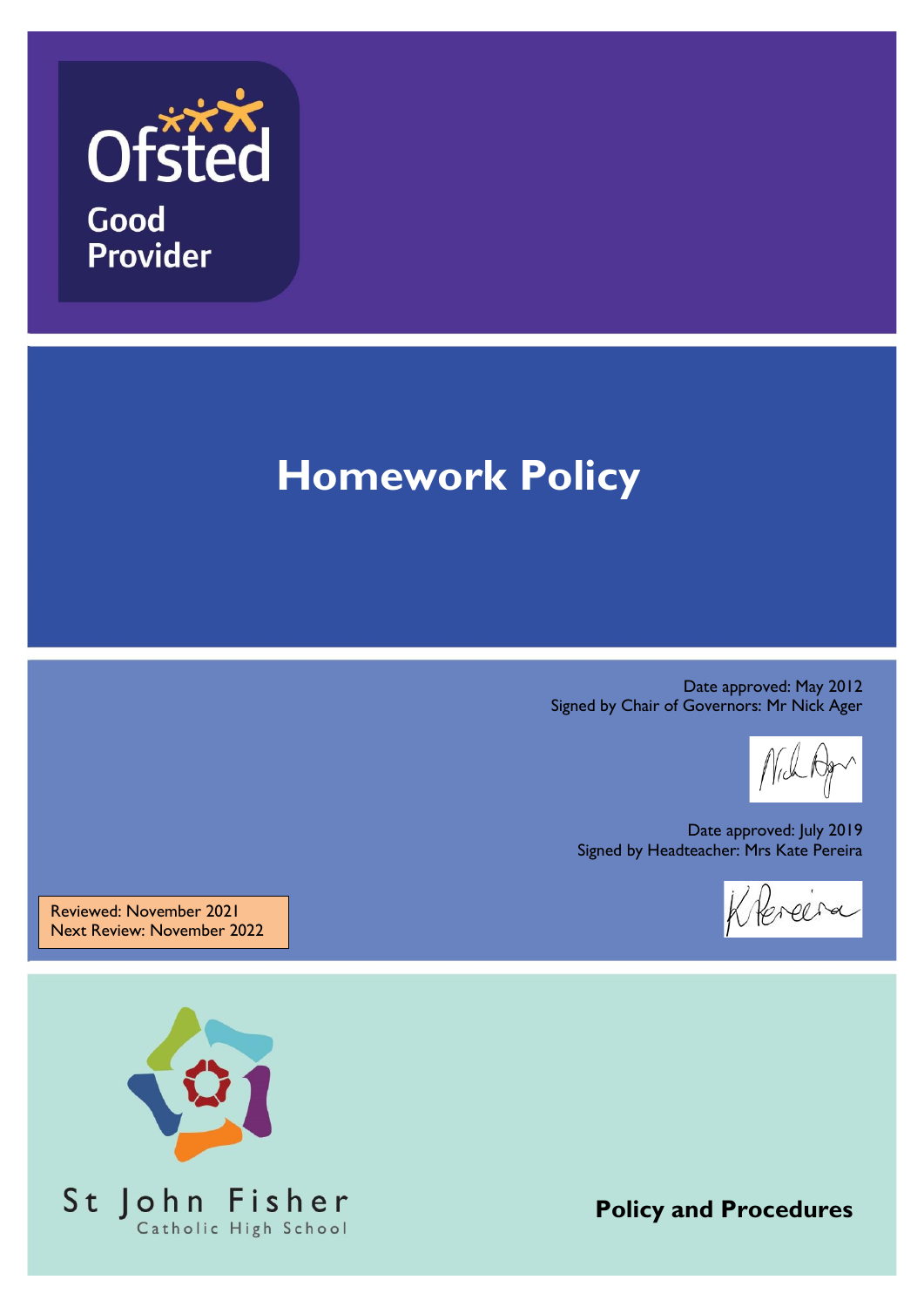## **Homework Policy**

#### **"I have come that they may have life, and have it to the full" John 10: 10**

## **Principles**

**Well-designed homework** will play a valuable part in a student's education. It offers opportunities for work which is independent of the teacher. Homework tasks will exploit materials, new technologies and sources of information which are not always accessible in the classroom. Homework will take many forms and is an essential complement to the work done in lessons. It is relevant to all KS3 (excluding PE), KS4 and Post 16 courses and plays a vital part in enhancing students' learning, reinforcing what it is done in the classroom, encouraging them to take increased responsibility for achieving their goals and increasing their chances of success.

## **Purpose**

Homework is set to provide students with opportunities to:

- Extend, develop and practise what was learned in class.
- Prepare for work in class.
- Acquire the ability, confidence and organisational skills to work independently.
- Work at their own pace and ability level, particularly in tackling longer term projects.
- Make use of resources and new technologies outside of the School.
- Strengthen School-Home links in the learning process.
- Revise and reinforce skills and knowledge learnt in the class work.
- Develop their literacy and spelling

Homework also helps the teacher to:

- Check that students understand class work.
- Assess students' potential necessary for reviews and examination entry.

Homework will take **many different forms** including: planning, preparing, revising, learning, reading, speaking, designing, drawing, collecting, re-drafting, improving, researching information and written tasks to consolidate or extend learning.

Some homework tasks will be specific short term tasks related to the topic at that time and others will contribute to longer term tasks such as projects, portfolios of work and coursework.

## **Facilities and Resources**

The School will provide a learning resources area including library facilities during the school day and after school so that students can access resources and suitable conditions for doing homework.

When students join the School, parents are given advice and asked to undertake to provide suitable conditions at home for doing homework.

The student planner is the means by which homework is recorded by the students and monitored by the teachers, the tutor and parents.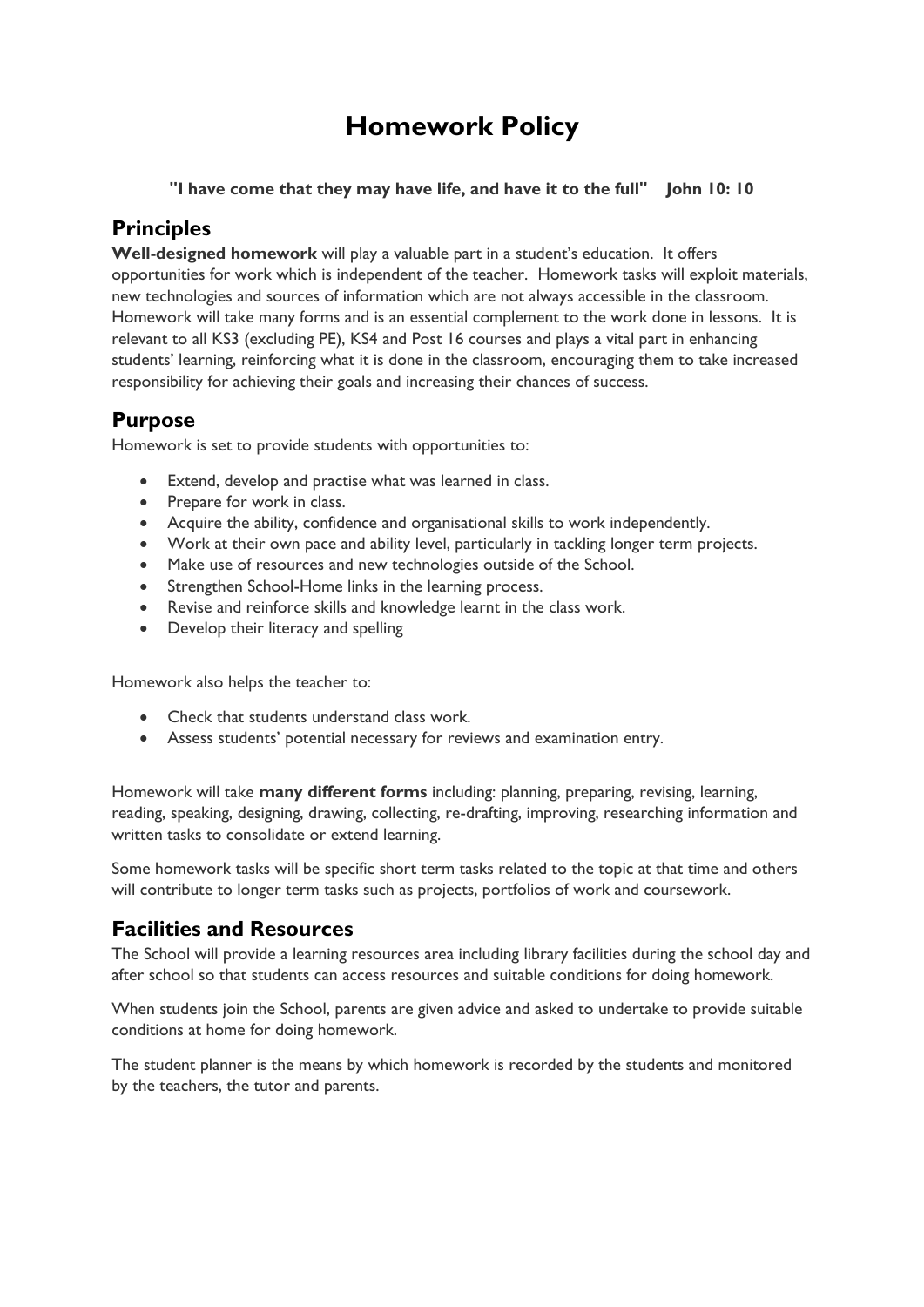## **Practice**

It is expected that all teachers set homework for their classes (except KS3 PE) and that it is of an appropriate level and length for the students concerned. Guidelines will be given by the curriculum area.

As a general rule:

- KS3 classes should be given between 30 minutes and 45 minutes of homework per subject, in accordance with the homework timetable.
- KS4 classes should be given between 45 minutes and 60 minutes of homework per subject, in accordance with the homework timetable.
- KS5 should have a minimum of 3 hours of homework per subject, in accordance with the homework timetable.

Wherever possible, students should be given a regular day on which homework is issued so that they can plan their time accordingly. Students should be given several days to complete the homework.

**Effort grades** to be awarded to homework pieces using the 1-4 scaling which is used for AP data collection:

- 1. Always completed and to a high standard showing a great deal of effort
- 2. Completed on time and to a good standard showing effort
- 3. Often not completed on time or often completed to a poor standard reflecting some effort
- 4. Rarely completed on time or usually completed to a poor standard reflecting little or no effort

If a class is split between two or more teachers, they should arrange between themselves who is responsible for setting and marking of homework. The Head of Faculty should be aware of the arrangement.

Merits are awarded using the Red R Stamp and linked to the 5 R's: Reflection, Reasoning, Resilience, Responsibility and Resourcefulness.

## **Responsibilities**

#### **The student is responsible for:**

- Recording all homework tasks in the student planner
- Recording the completion deadline.
- Completing the work set to the best of his/her ability.
- Handing the completed work in on time.

#### **The parent is responsible for:**

- Providing a suitable place for their son/daughter to do his/her homework.
- Checking the student planner to see what homework is set.
- Encouraging the student to complete the homework on time.
- Contacting the School via the tutor or subject teacher if there are any concerns.

#### **The teacher is responsible for:**

- Setting regular and **appropriate homework for the individual student** according to the School and curriculum area policies.
- Ensuring that homework is properly recorded in the student planner.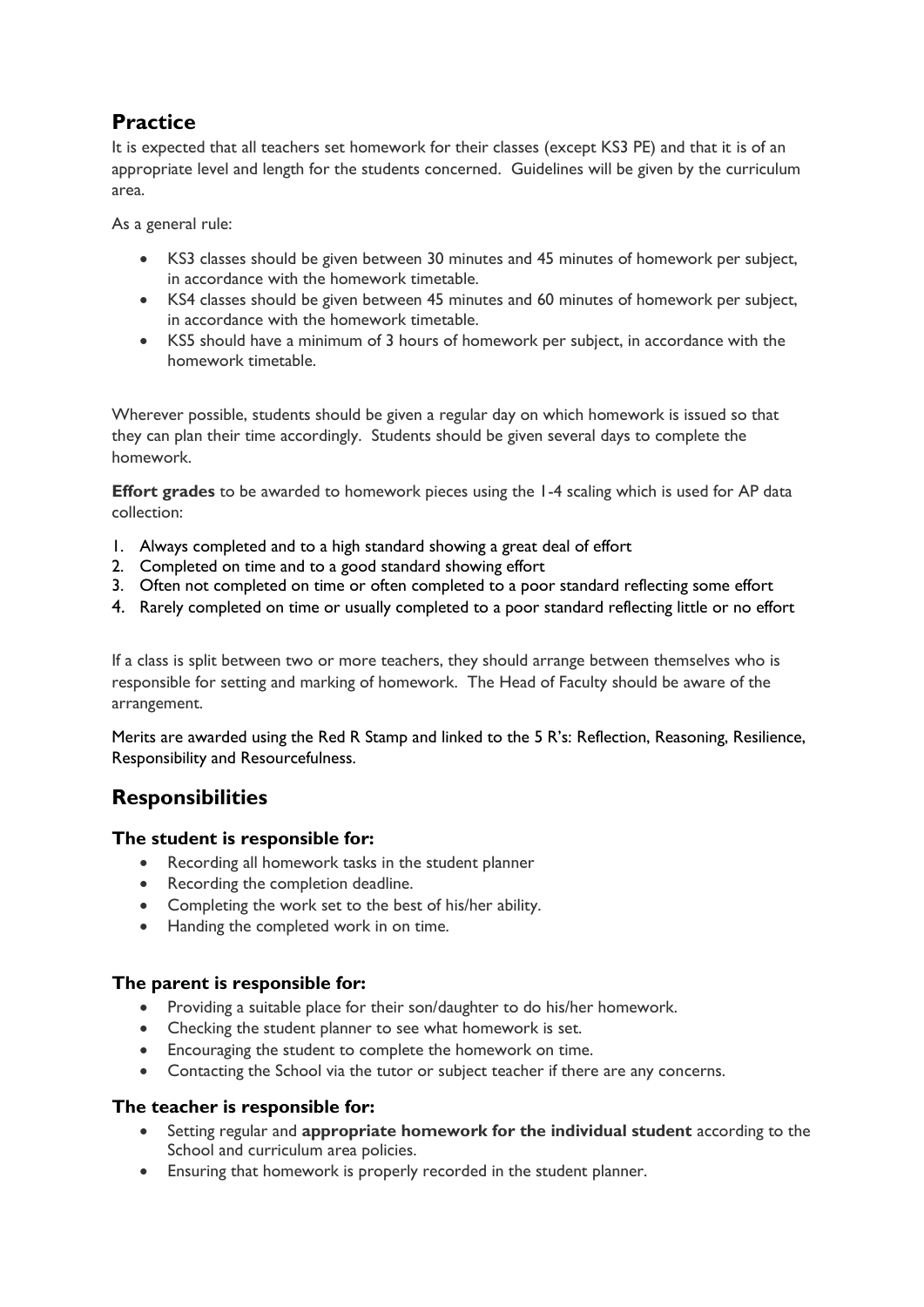- For weaker groups, the homework should be written on the board for students to copy down.
- Setting a date for completion.
- Ensure that homework receives appropriate, timely feedback
- Effort grade should be awarded on the homework piece.
- Promoting the homework club and study centre to help support students.
- Taking appropriate action to sanction students who fail to complete homework or it is completed below expectation including setting a detention and, possibly, contacting parents if persistent.
- Merits are awarded using the Red R Stamp and linked to the 5 R's: Reflection, Reasoning, Resilience, Responsibility and Resourcefulness.

#### **The Head of Faculty is responsible for:**

- Ensuring that colleagues are aware of both the School and curriculum area policies.
- Monitoring that all staff set varied homework and taking appropriate action if this is found not to be the case.
- Monitoring that the homework set is **appropriate for specific classes and individuals** within the classes.
- Ensuring that homework receives appropriate feedback
- Checking homework is set and completed by students when scrutinising student work.
- Asking students about their homework when undertaking student interviews.
- Responding to parents who raise concerns about homework issues.
- Leading a Department Detention for students who do not complete/submit their homework.

#### **The tutor is responsible for:**

- Issuing tutees with a student planner and ensuring it is used and replaced when lost.
- Checking student planners regularly to see if homework is being set and responding to any concerns from parents about homework.
- Contacting parents if homework completion or missed deadlines become an issue with a tutee.
- Contacting subject teachers if a student or parent has issues that cause problems with regards to homework.

#### **The Head of House is responsible for:**

- Ensuring all tutors check and monitor the use of the student planner.
- Following up serious homework issues passed to them by the tutor including contacting parents.

#### **The Deputy Head with responsibility for homework along with the SLT are responsible for:**

- Overseeing the monitoring of homework and its marking by the Heads of Faculty who will provide quality assurance evidence. The setting and marking of homework across the School will be monitored regularly by checking student planners during tutor time, lesson observations, drop-ins, deep dives and work scrutinies.
- Discussing homework with students when focus groups are interviewed.
- Providing facilities and resources within the School to help students complete their homework.